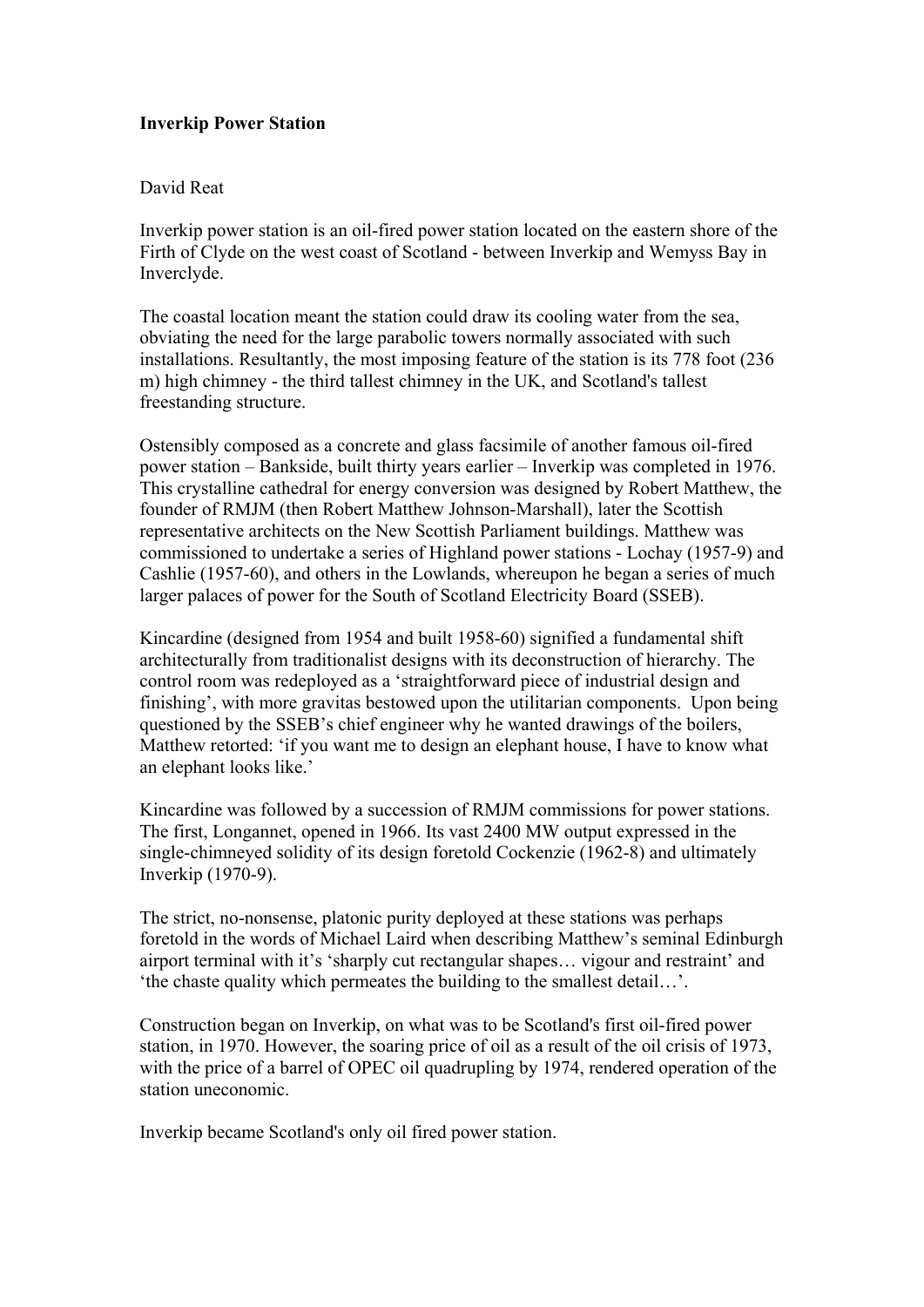It was therefore never utilised to anything near capacity with 1200MW being mothballed and the remaining capacity being used to satisfy peak demand. A notable exception was during the miners' strike of 1984/5 when low coal supplies prompted operation at capacity. In a calculated manouevre, Prime Minister Margaret Thatcher unleashed the station's full potential in a political coup de grace against her tradeunionist adversary, Arthur Scargill - the ramifications of which are still felt today. Through realising the station's maximum potential, she circumvented the striking coal-miners' endeavours to deprive the area of energy. The triumphalism metaphorically displayed through the supercilious one-fingered salute of the smoking chimney. Power generation ceased in January 1988 when the plant was placed on <sup>e</sup> care and maintenance<sup>2</sup>, and classified as a strategic reserve – although it has never been used.

The four main flues were intended to serve the boilers for four steam generator sets; unfortunately only three were completed, before the fourth was cancelled. The main turbo-generator and many of the major components were interchangeable with the turbo-generators at Hunterston B around 13 miles south, on the Firth of Clyde.

The gargantuan glass-encased buildings, which conceal the intricate turbines and generators, are a scintillating sight in themselves - a big brother to Chipperfield's BBC building up-river perhaps, albeit after a considerable course of anabolic steroids.

On entering, one can truly appreciate the formidable structures and machinery. Within the switchgear room - the main control centre of the titanic turbine and boiler rooms one encounters vast panoply of switches, lights and knobs. A nerve-centre designed in a configuration more reminiscent of NASA mission control, or indeed, the machinations within the lair of a despotic Bond villain.

During construction it created some consternation in close-by Greenock, a few miles potentially downwind of the new station to the North East. The SSEB, at pains to convince people that the height of the chimney would spew any fumes well overhead of anyone in the town, purportedly devised a subterfuge with the promise of hydroponic cladding of the chimney. A vertical garden composed of ivy being planted at the top and bottom of the chimney - in the hope that both the encroaching flora on the building, and the local residents at odds with the company, would both eventually meet in the middle.

The foreboding fate of the plant should provoke us to seek a scenario for its re-use. One cannot help but lament for Inverkip's colossal cuboid cousins further up the Clyde - Glasgow's granary buildings. The beautiful, brick-built bastions brutally wiped out in the commercial crusade of speculative residential development. Perhaps a more fitting analogy could be witnessed at the Bregenzer Festspiele, resplendent with its Seebühne back-dropped by Zumthor's glass box and sound of creaking masts in the marina nearby. This is perhaps a romanticised vision, but certainly one to stimulate debate

The station is scheduled for demolition in 2009.

## **David Charles Reat**